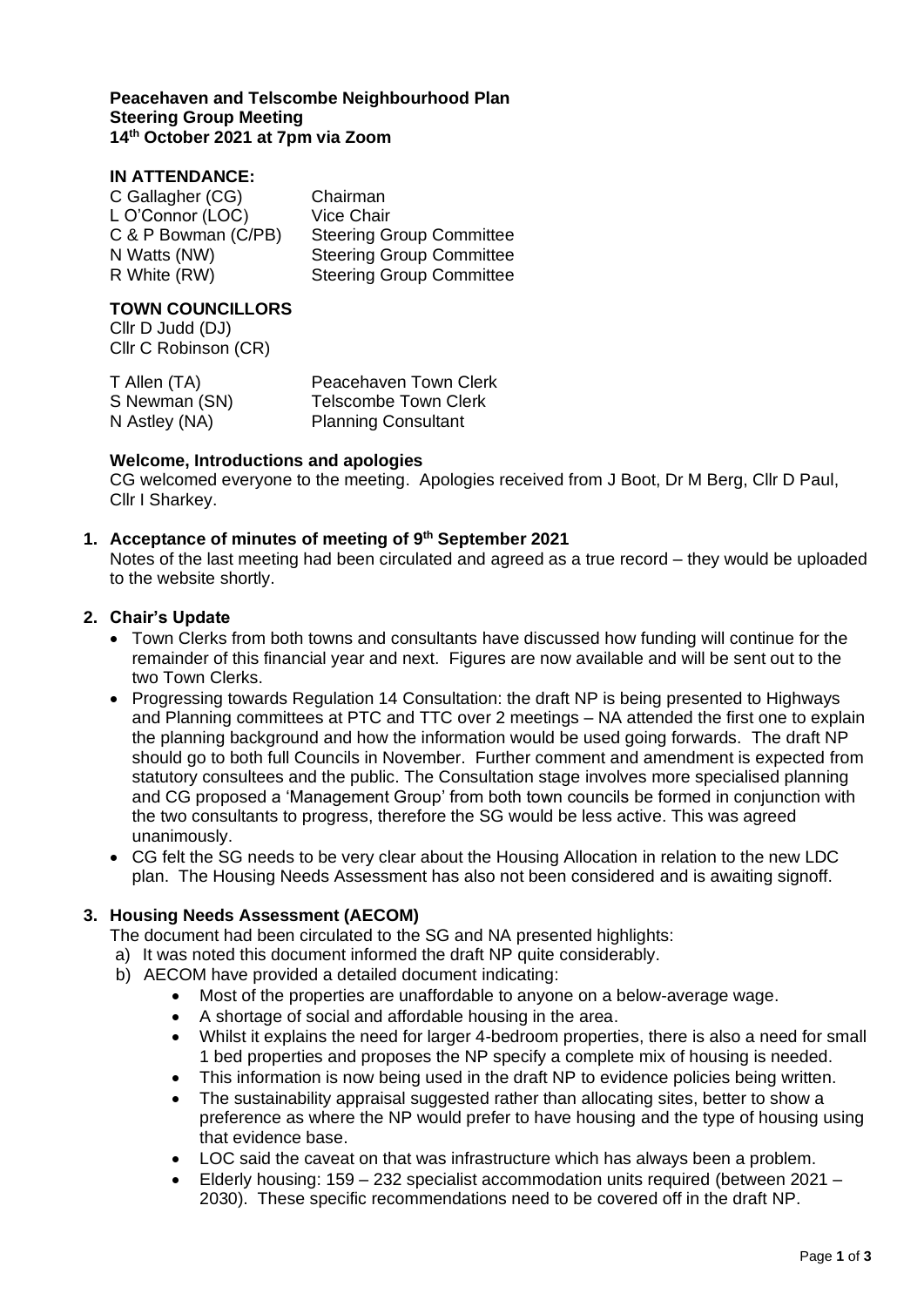- LOC welcomed NA's view as to whether all the recommendations in the HNA should be addressed or whether higher priorities such as the affordability ratios should be focused on. NA confirmed the way to address this was to request all accommodation being built conformed to accessible standard living as set out in the Building Regs N42.
- NA will adapt the housing chapter of the draft NP using AECOM's HNA evidence base showing that of the 40% of affordable housing, 60% of it should be socially rented housing.
- The HNA has been shared with LDC and Leigh Palmer has agreed to note the affordability quotas set out in order to progress this – therefore developers who present proposals with affordable housing via shared ownership schemes will not be acceptable: they must be socially rented.

# **4. Q&A**

- a) LOC said the draft NP was moving forward with input from various sources and would continue to be amended up to the public consultation. A copy of the draft NP has been given to SDNP and to LDC without any responses yet.
- b) RW observed from the HNA that private rental properties had increased over 100% in the period covered and many people required housing benefit to pay their rent. He was also quite shocked that only 13% of houses built in the last 5 years in Peacehaven have been affordable. NA explained that if developers could prove that building affordable housing made the scheme unviable, they didn't have to provide it and have been quite creative in this way. This leaves planners with the predicament of refusing all housing or accept it without affordable housing.

RW also observed that key workers could not afford to live in the area due to the high prices: NA said this element was addressed in the NP with the evidence from the HNA. LOC explained a clawback provision requiring a viability study before the development to prevent selling the properties for a higher rate than included in the valuation (thereby increasing profits). If the correct figure had been used in the viability study, then it could be considered as affordable housing. LOC is endeavouring to find the legal wording for this and will forward to NA for inclusion. *ACTION LOC*

RW suggested CCG data may be more up to date in terms of knowing the number of elderly residents requiring specialist housing – RW suggested this information would not be available to an individual and NA agreed to follow up from contact details provided by RW. *ACTION RW/NA*

- c) PB observed that almost every development ends up with less affordable housing than was originally agreed. Also, part ownership was not always the solution with 100% of service charges and council tax being levied on those seeking this route to home ownership.
- d) TA confirmed nothing further had been heard regarding the Meridian Centre development since the Town Council advised HDD that the proposals were not suitable for residents and they would not endorse it. The Co-op are apparently now offering 6-month lettings to Meridian Centre units on a rolling contract.
- e) LOC observed that if the policies proposed in the draft NP are put in place without stipulating a call for sites, the drive to create a vibrant town centre with engagement from the public is what everyone is working towards. It was not known what the Co-op's policy for the Meridian Centre is, but if a NP is in place, it will assist any further discussions over future development of the shopping area.
- f) CG said it was important not to lose site of the original concept of the town centre including Centenary Park, Town Council buildings, library, the hub and football ground – this was in addition to the shopping area in the Meridian Centre and further enhancement of the shops along the South coast Road. Opportunities for people to spend time in the town, spend money and work in the town need to be encouraged.
- g) NA confirmed the collation of comments and amendments received so far on the draft NP should be completed by first week of November. JB had suggested a page be created on the website for Regulation 14 which will contain all the relevant information and evidence for the consultation – the link to that page can then be advised to interested parties by both Town Councils.
- h) CG had proposed a face-to-face meeting for Town Councillors who are unable to attend Steering Group meetings for a 'dry-run' on 26 October before presentation to Full Council in November in order to show them the proposals and that the NP is going to happen. Some visual aids will be required for this which will also be used for the public consultation.